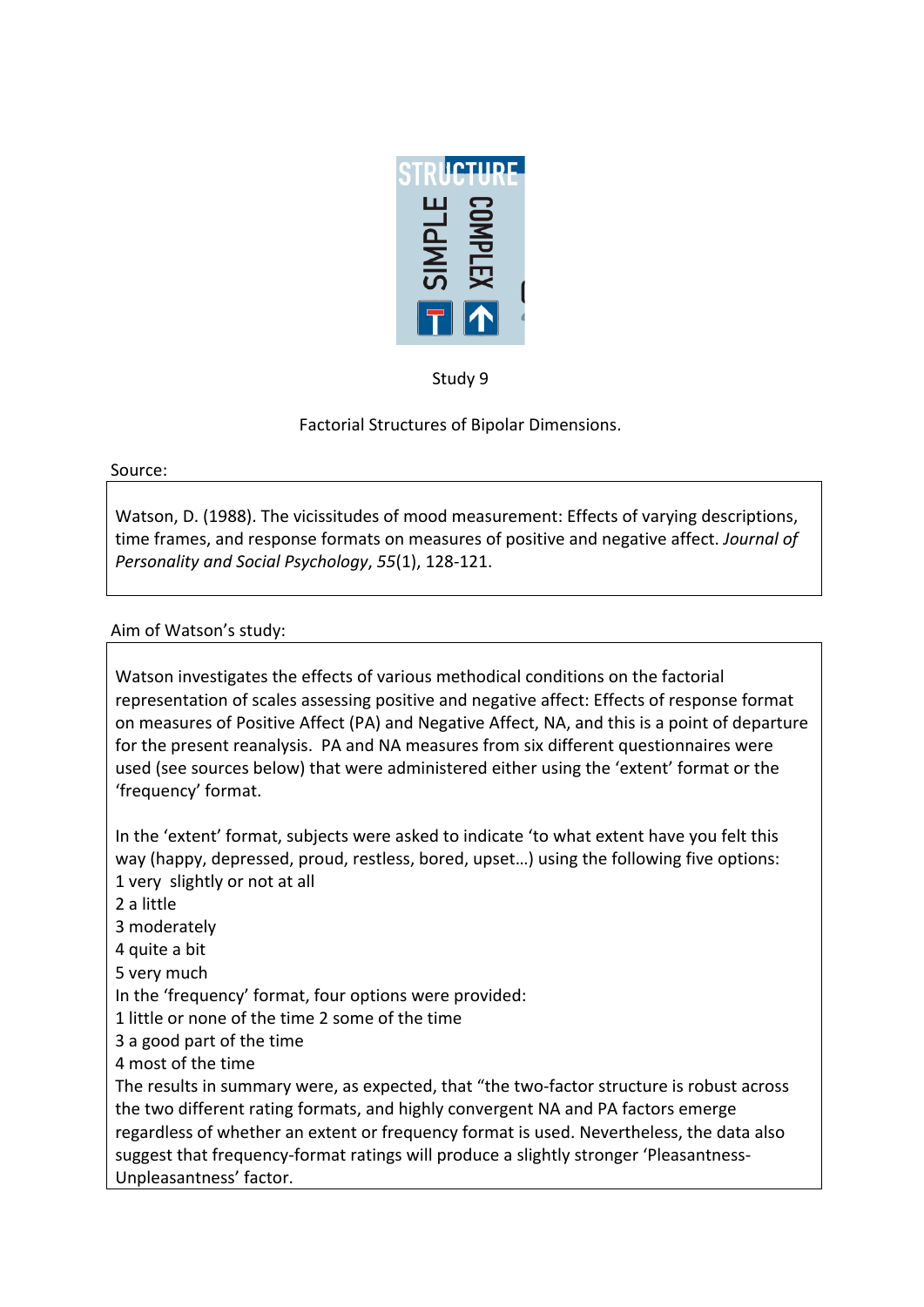Aim of the present reanalysis by Varimin:

Watson's finding stirs up a fundamental problem of studies using rating data. The problem is due, in my view, to methodological (response format) conditions: The problem may be condensed by asking, "Why do all or nearly all factorial studies on dimensions of attitudes, feelings, evaluative and other qualitative judgments end up with two-dimensional solutions even though ordinary conceptual treatment of such phenomena leads us to expect unidimensional, however bipolar, results with polarities such as 'short' vs. 'long,' which are polar opposites of the dimension 'length' and 'warm' vs. 'cold' as polar opposites of 'temperature' etc-, etc?"

Conventional factorial analyses of data, all simple-structure oriented, that 'should have' revealed single bipolar dimensions actually did deliver, as a rule, two orthogonal (independent) dimensions, as the following examples show:

Affects (moods): F1 positive, F2 negative affect (assessed with the PANAS scale, Watson & Tellegen, 1988).

Sex role perception (androgyny): F1 masculinity, F2 Femininity (with BSRI, Bem, 1974). Future orientation: F1 optimism, F2 pessimism ( assessed by LOT, the Life Orientation Test, Scheier & Carver, 1985)

Political behaviour: F1 left-wing-revolutionary, F2 right-wing-conservative (Weisberg, 1980).

In view of such results, the psychological and social research community tends to believe that these F1 vs. F2 opposites are actually independent. Von Schur & Kies (1994) objected to such conclusions, vehemently pointing at methodological reasons: In the authors' view, the culprit is factor analysis. "The identification of two factors, when one factor is expected, *is an artifact caused by using factor analysis on data..."* (p. 97). Data with reasonably bipolar structure, the authors contend, are apt to be analysed by the 'unfolding' technique introduced by Coombs (1964). They also refer to criticisms of Bentler (1969) and Hamilton (1968), who "suggested independently that the factorial result, deviating from ordinary expectancy, might be due to response style..." and to 'acquiescence' in particular.

Instead of switching the modeling of data from factor analysis to the unfolding technique, which is von Schuur's suggestion, I take the chance to reanalyze Watson's two data sets, one based on extent rating data and the other on frequency rating data, in order to compare the results and expecting to uncover indications of the presumed response style effect.

## Method:

The subjects (N = 338) used 54 descriptors of positive and negative mood as listed and composed in Tables 2 and 3. They rated their mood as experienced in the 'past few weeks.' Tables 1A (extent format data) and 1B (frequency format data) show intercorrelations of the variables used.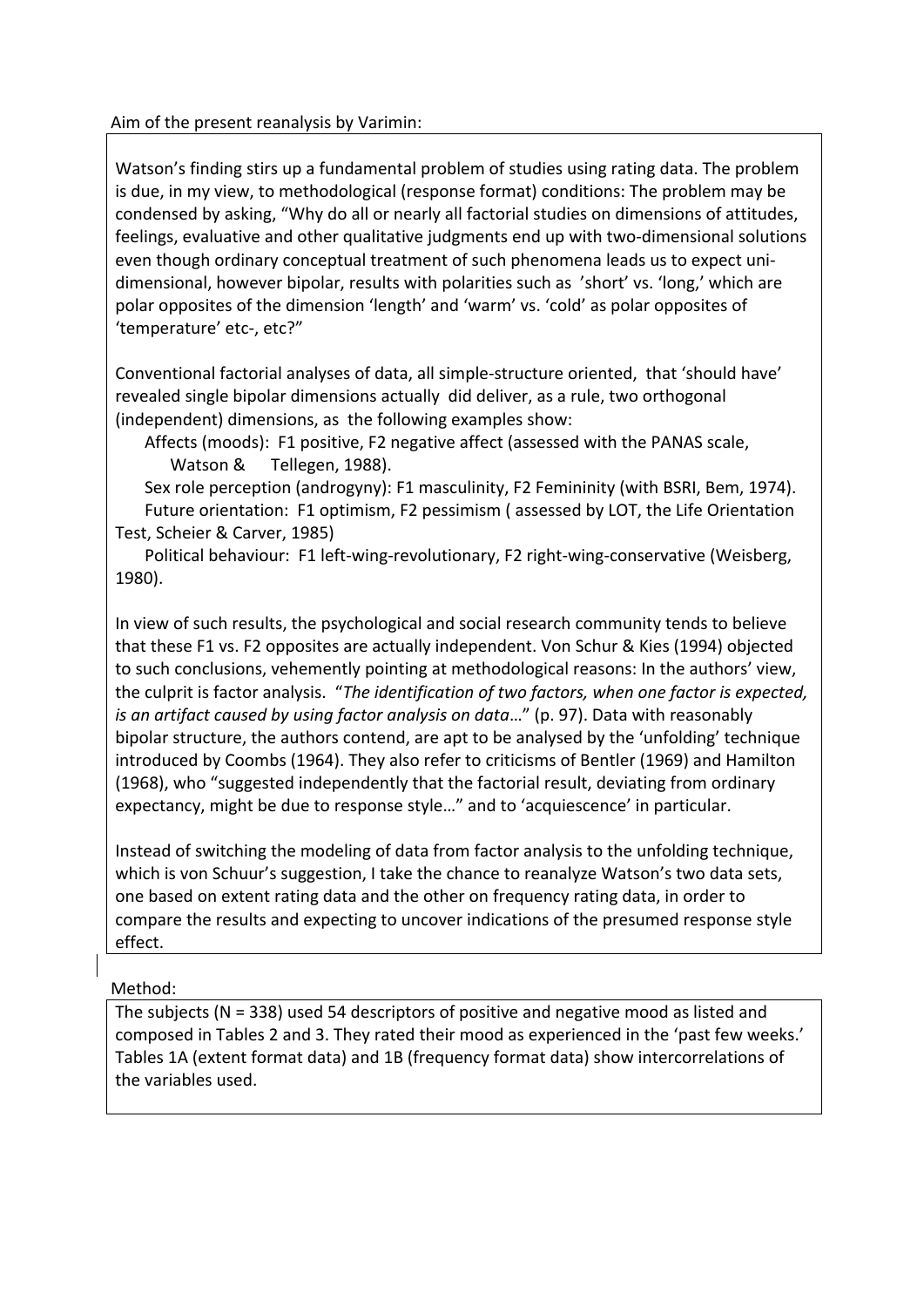Table 1A. Data obtained by four-point frequency format

```
Correlations: Input for PCA 1
 .47 1
.39 .74 1
.50 .86 .77 1
.52 .82 .77 .91 1
.48 .73 .67 .76 .77 1
-0.13 -0.17 -0.12 -0.26 -0.25 -0.28 1
-0.25 -0.16 -0.06 -0.25 -0.25 -0.23 -0.46 1
-13 -10 -02 -22 -22 -18 -41 -75 -1-0.28 -0.26 -0.17 -0.37 -0.38 -0.34 -0.53 -0.75 -0.76 1
-0.27 -0.27 -0.14 -0.37 -0.37 -0.32 0.53 0.77 0.93 1
E.28!E.25!!E.13!E.33!!E.34!!E.33!.47!.78!.81!.84!.86!1
```
For the names of the 12 variables, see Tables 2 and 3.

Eigenvalues:

5.93 3.15 0.75 0.64 0.35 ...

### Table 1B. Data obtained by five-point rating scales of the extent format

Correlations, Input for PCA:

```
!!1
.77 \; 1.64 .68 1
.81 .82 .78 1
.79 .77 .74 .92 1
.72 .73 .78 .81 1
-48 -38 -33 -51 -57 -54 1
-0.37 - 0.28 - 0.14 - 0.40 - 0.45 - 0.48-0.40 -0.32 -0.25 -0.44 -0.46 -0.43 -0.72 -0.72 1
-54 - .44 -39 - .61 -62 - .61.82.78.77 1
E.55!E.44!!E.40!!E.61!!E.62!E.59!.80!.75!.74!.93!!1
E.50!E.41!!E.37!!E.55!!E.57!E.56!.77!.77!.77!.85!.87!1
For names of variables, see Tables 2 and 3.
```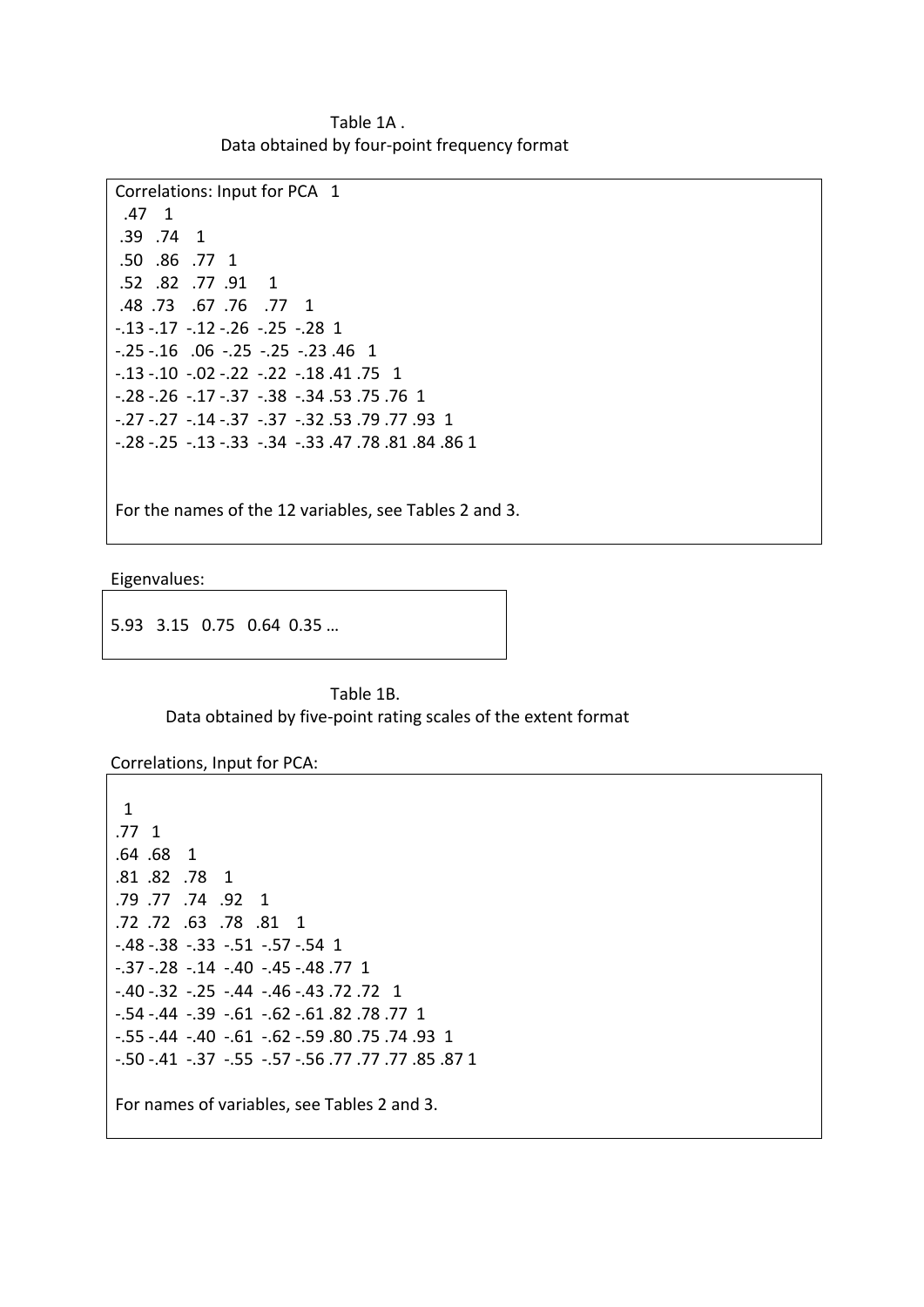Eigenvalues:

7.69 2.17 0.41 0.33 0.28 ...

Procedure of data analysis and results:

Watson subjected the correlations to PCA and rotated the initial solution to simple structure (Varimax). His summary of results stated this: "In summary, the two-factor structure is robust across the two different rating formats and highly convergent NA and PA factors emerge regardless of whether an extent or frequency format is used. Nevertheless the data also suggest that frequency-format ratings will produce a slightly stronger Pleasantness-Unpleasantness factor which in turn may lead to more inversely related PA and NA scores [of the frequency factor]" (pg. 137).

#### Varimax results

Watson did not tabulate the results of his Varimax analysis. He merely described them partially after visual inspection.

#### Table 2

Varimax-rotated loadings of factors:

|    | Extent         |                | Frequency    |                |                                            |                                             |  |
|----|----------------|----------------|--------------|----------------|--------------------------------------------|---------------------------------------------|--|
|    | format         |                | format       |                |                                            |                                             |  |
|    |                |                |              |                |                                            |                                             |  |
|    | F <sub>1</sub> | F <sub>2</sub> | F1           | F <sub>2</sub> | Variables                                  |                                             |  |
|    | Posi-          | Nega-          | Posi-        | Nega-          |                                            |                                             |  |
|    | tive           | tive           | tive         | tive           |                                            |                                             |  |
|    | Affect         | Affect         | Affect       | Affect         |                                            |                                             |  |
| 01 | $-.19$         | .59            | $-.30$       | .83            |                                            | Bradburn (1969) (5 items) 1)                |  |
| 02 | $-.09$         | .91            | $-.17$       | .88            | Nega-<br>tive                              | PANAS (10 items)                            |  |
| 03 | .05            | .88            | $-.09$       | .86            |                                            | Stone et al. (1985) (5 items)               |  |
| 04 | $-.21$         | .92            | $-.33$       | .90            | Affect                                     | Diener & Emmons 1 (1984) (5 items)          |  |
| 05 | $-.21$         | .92            | $-.38$       | .86            | <b>Scales</b>                              | Diener & Emmons 2 (1984) (6 items)          |  |
| 06 | $-.20$         | .84            | $-.39$       | .78            |                                            | Mc Adams & Constantian (1981) (?items)      |  |
| 07 | .60            | .16            | .85          | $-.28$         |                                            | Bradburn (1969) (5 items)                   |  |
| 08 | .89            | .06            | .89          | $-.12$         | Posi-<br>tive                              | PANAS (10 items)                            |  |
| 09 | .88            | .02            | .85          | $-.17$         |                                            | Stone et al. (1985) (8 items)               |  |
| 10 | .91            | .21            | .88          | $-.35$         | Affect                                     | Diener & Emmons 1 (1984) (4 items)          |  |
| 11 | .93            | .19            | .87          | $-.36$         | <b>Scales</b>                              | Diener & Emmons 2 (1984) (6 items)          |  |
| 12 | .91            | .18            | .87          | $-.30$         |                                            | Mc Adams & Constantian (1981) (? items      |  |
|    |                |                |              |                |                                            | 1) Variables for the frequency format taken |  |
| %  | 38.4           | 37.2           | 42.1         | 40.1           | from Warr et al. (1983) based on Bradburn. |                                             |  |
|    | $Sum = 75.7$   |                | $Sum = 82,1$ |                |                                            |                                             |  |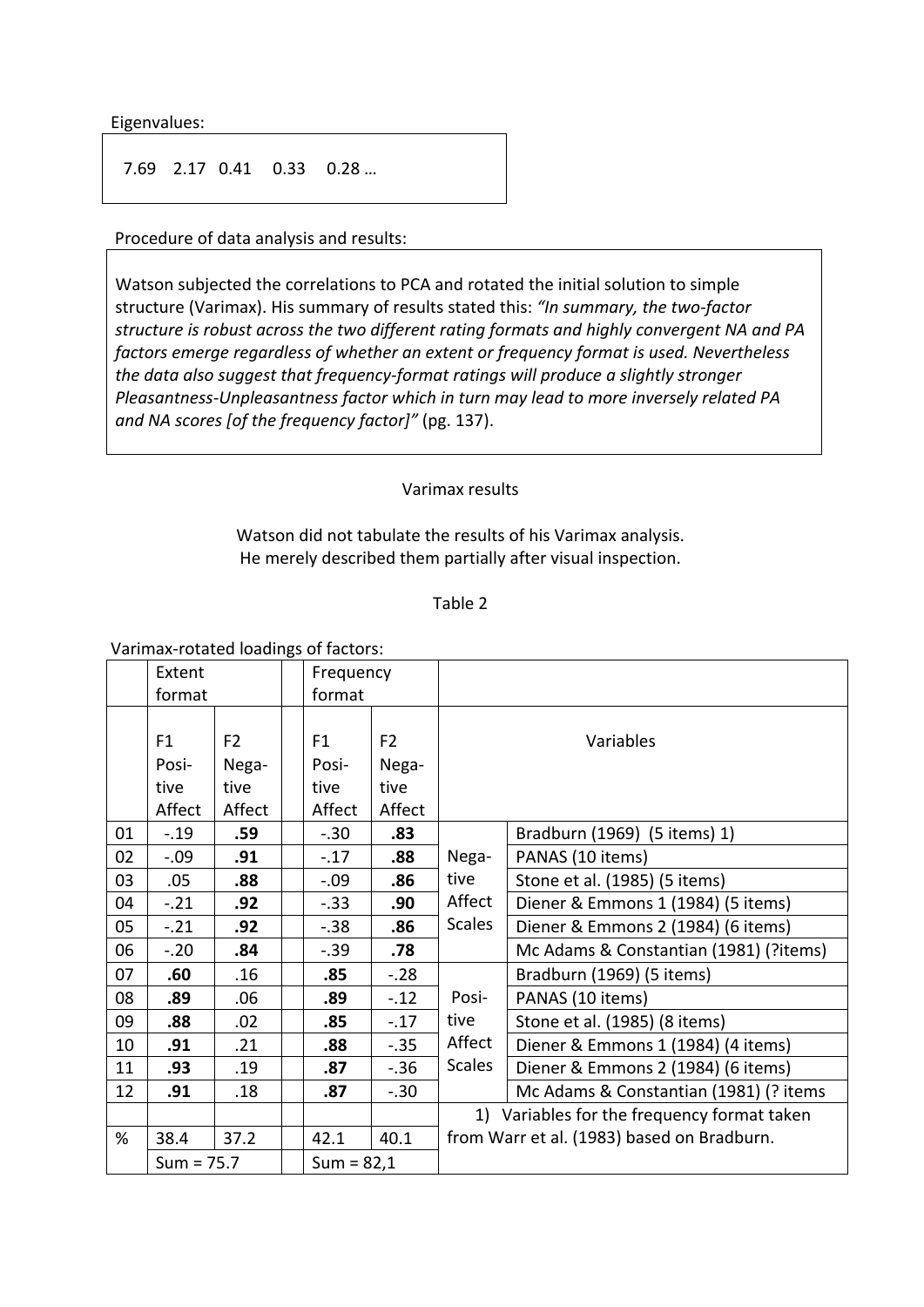Varimax factor interpretation:

F1 reveals large positive loadings of **positive** affect variables for extent as well as frequency format data.

F2 reveals large positive loadings of **negative** affect variables for extent as well as frequency format data.

The loadings of variables of frequency format data are not systematically different from corresponding loadings of extent format data.

Criticism:

As expected, Varimax gives rise to two orthogonal factors. Thus, affect with positive and negative content are ostensibly independent. Watson's result that "the frequency-format ratings will produce a slightly stronger Pleasantness-*Unpleasantness factor"* does not become convincingly manifested. His evidence for this conclusion is based on arbitrarily selected singular correlations.

## Varimin results

| Varimin-rotated loadings of factors: |                |                |  |              |                |                                            |                                         |  |  |  |
|--------------------------------------|----------------|----------------|--|--------------|----------------|--------------------------------------------|-----------------------------------------|--|--|--|
|                                      | Extent         |                |  | Frequency    |                |                                            |                                         |  |  |  |
|                                      | Format         |                |  | Format       |                |                                            |                                         |  |  |  |
|                                      | F <sub>1</sub> | F <sub>2</sub> |  | F1           | F <sub>2</sub> | Variables                                  |                                         |  |  |  |
|                                      | Affect         | Resp.          |  | Affect       | Resp.          |                                            |                                         |  |  |  |
|                                      |                | Set            |  |              | Set            |                                            |                                         |  |  |  |
| 01                                   | $-.55$         | .28            |  | $-0.80$      | .37            | Nega-<br>tive<br>Affect<br><b>Scales</b>   | Bradburn (1969) (5 items) 1)            |  |  |  |
| 02                                   | $-.71$         | .57            |  | $-.74$       | .51            |                                            | PANAS (10 items)                        |  |  |  |
| 03                                   | $-.59$         | .66            |  | $-0.67$      | .54            |                                            | Stone et al. (1985) (5 items)           |  |  |  |
| 04                                   | $-0.80$        | .51            |  | $-0.87$      | .40            |                                            | Diener & Emmons 1 (1984) (5 items)      |  |  |  |
| 05                                   | $-0.80$        | .50            |  | $-0.88$      | .34            |                                            | Diener & Emmons 2 (1984) (6 items)      |  |  |  |
| 06                                   | $-.73$         | .45            |  | $-0.83$      | .27            |                                            | Mc Adams & Constantian (1981) (?items)  |  |  |  |
| 07                                   | .53            | .31            |  | .80          | .41            | Posi-<br>tive<br>Affect<br><b>Scales</b>   | Bradburn (1969) (5 items)               |  |  |  |
| 08                                   | .67            | .69            |  | .71          | .55            |                                            | PANAS (10 items)                        |  |  |  |
| 09                                   | .64            | .61            |  | .72          | .48            |                                            | Stone et al. (1985) (8 items)           |  |  |  |
| 10                                   | .79            | .50            |  | .87          | .37            |                                            | Diener & Emmons 1 (1984) (4 items)      |  |  |  |
| 11                                   | .79            | .52            |  | .87          | .36            |                                            | Diener & Emmons 2 (1984) (6 items)      |  |  |  |
| 12                                   | .77            | .52            |  | .83          | .40            |                                            | Mc Adams & Constantian (1981) (? items) |  |  |  |
|                                      |                |                |  |              |                | Variables for the frequency format taken   |                                         |  |  |  |
| %                                    | 49.4           | 26.2           |  | 64.1         | 18.1           | from Warr et al. (1983) based on Bradburn. |                                         |  |  |  |
|                                      | $Sum = 75.7$   |                |  | $Sum = 82.1$ |                |                                            |                                         |  |  |  |

### Table 3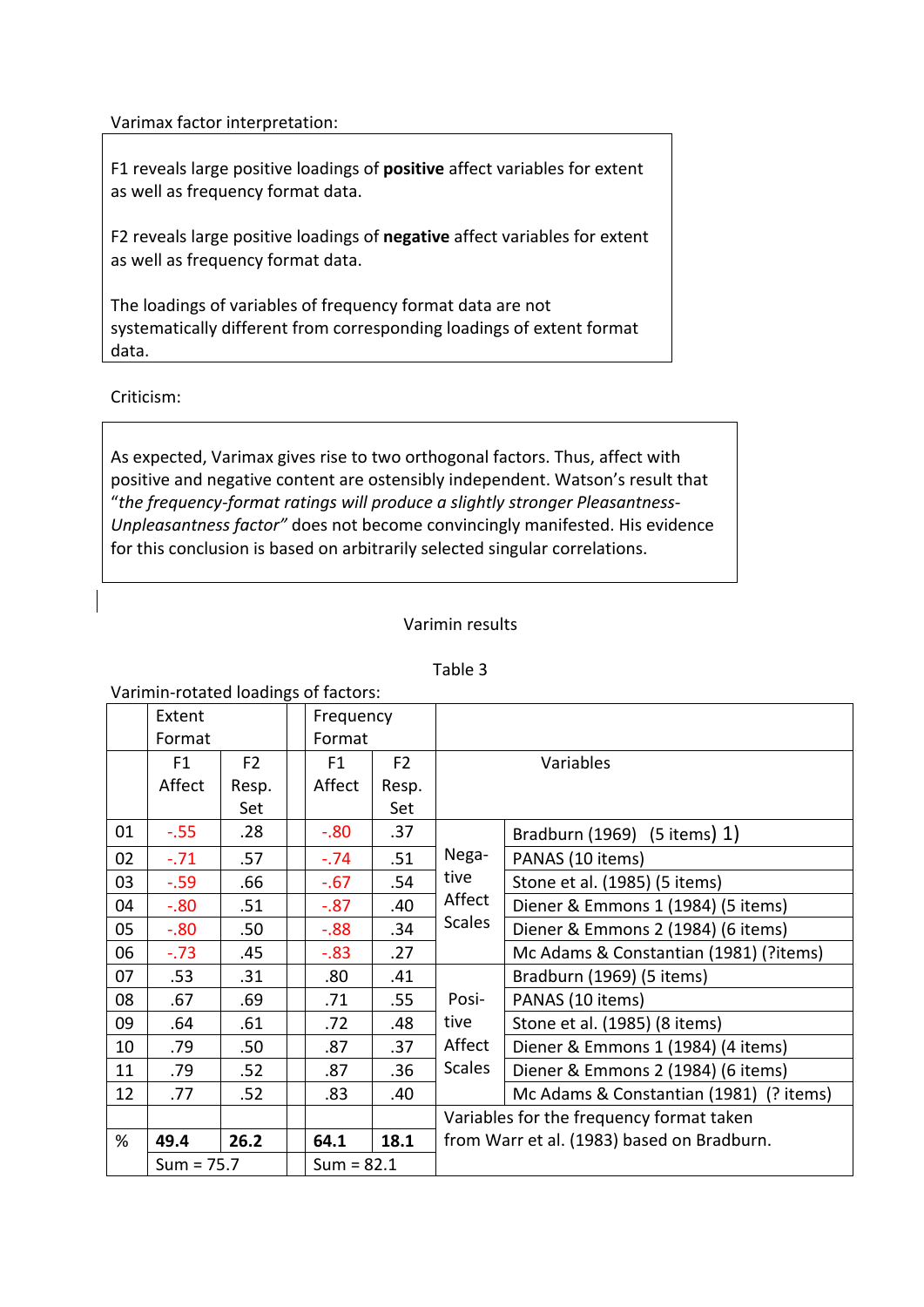Interpretation of Varimin factors:

A predominant F1 factor with bipolar loadings for affect variables is present for the extent as well as frequency format data. Two particular observations deserve attention:

(1) Loadings of the affect dimension F1 are considerably larger for frequency format data than for extent format data.

(2) Loadings of factor F2 are considerably smaller for frequency format data than for extent format data.

This makes sense by assuming that F2 variance is an effect of response set variance that is diminished under the frequency format condition so that more F1 variance can be manifested under the frequency condition

Conclusion:

For both samples, those with extent and frequency format questions, F2 is a general factor  $(g)$ , i. e., a factor with only positive loadings and little variance across variables. The contribution of g-factors to explained variance is, thus, not necessarily larger than that of non-g factors.

Second, the fact, now observed, that the percentage of explained variance of g-factors may be affected by manipulating response format (by an 'assigned' response bias as it were) allows the conclusion that g-factors of rating data might generally be interpreted, partly or perhaps even fully under certain conditions, as manifestations of response bias that are unrelated to the objectives that participants are asked to rate for whatever attributes.

Watson's comparison of results from content and frequency data was not guided by hypotheses or expectancies. His contention that "stronger NA-PA correlations were *observed when a frequency ... rating format was used"* (p. 139) might fit with looking at selected correlations. However, the main difference between 'extent' and 'frequency' formats seems to be that an application of frequency categories for ratings forces the participants, more or less, to use quantitative, i. e., somewhat more precise concepts ("some of the time," "most of the time," etc.) even though still without numerical precision.

In other words, an attitude of increased precision and accurateness is probably induced by the frequency format, and this attitude of increased precision apparently suffices to diminish, or even to preclude an attitude of unaccountable negligence, which is probably prevalent with an ascribed extent format ("slightly," "moderately," "very much," etc.). An extent format allows response sets, such as acquiescence, to become effective and to raise contributions to g-factors, particularly in cases when g factors cannot easily be also interpreted as due to psychological or other behavior-relevant variables.